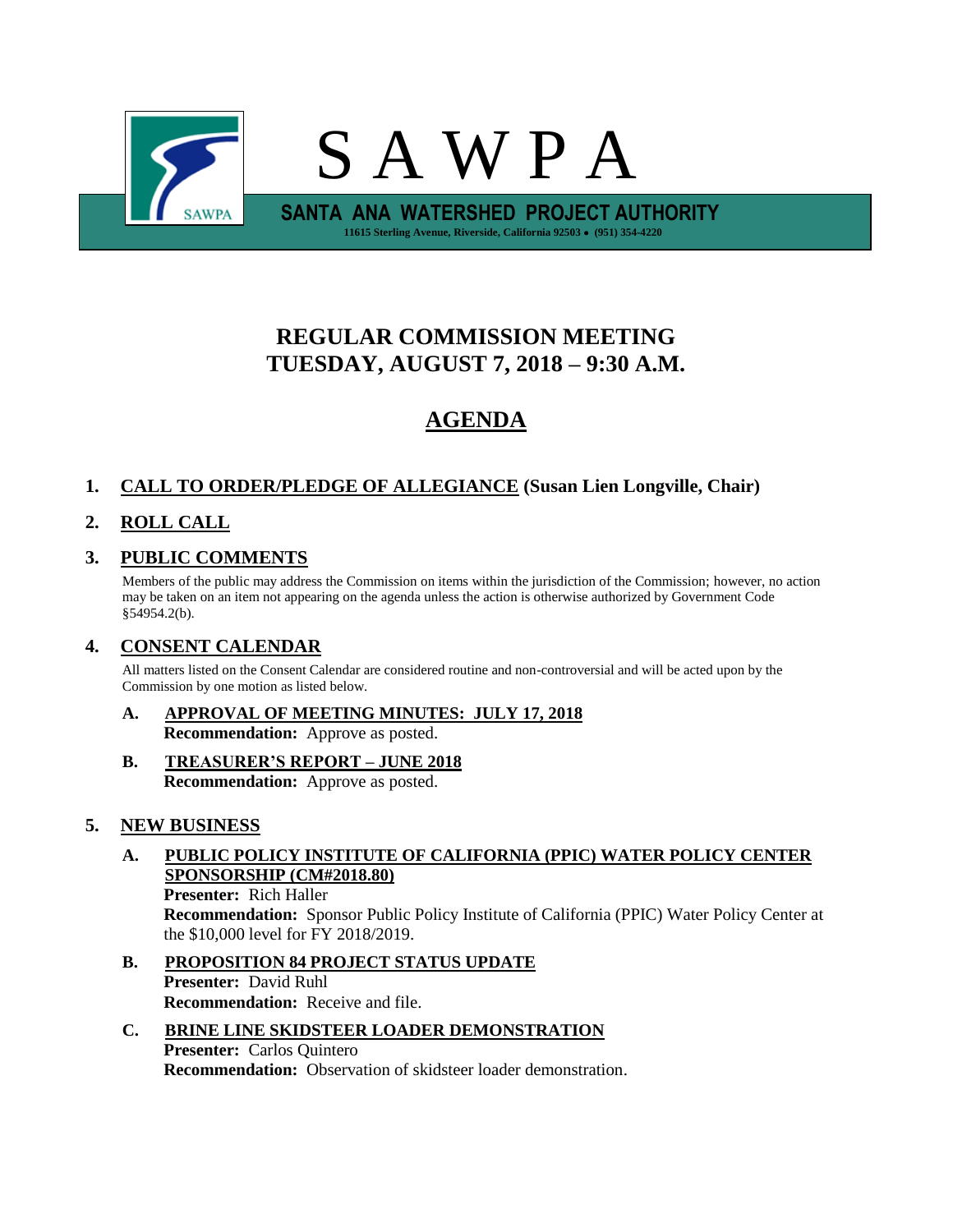SAWPA Commission Regular Meeting Agenda August 7, 2018 Page 2

#### **6. INFORMATIONAL REPORTS**

**Recommendation:** Receive for information.

#### **A. CHAIR'S COMMENTS/REPORT**

**B. COMMISSIONERS' COMMENTS**

#### **C. COMMISSIONERS' REQUEST FOR FUTURE AGENDA ITEMS**

#### **7. CLOSED SESSION**

#### **A. CONFERENCE WITH LEGAL COUNSEL – EXISTING LITIGATION PURSUANT TO GOVERNMENT CODE SECTION 54956.9(d)(1)**

Name of Case: Spiniello Companies v. Charles King Company, Inc., Santa Ana Watershed Project Authority, The Ohio Casualty Insurance Company (Superior Court of Los Angeles BC616589)

#### **8. ADJOURNMENT**

Americans with Disabilities Act: If you require any special disability related accommodations to participate in this meeting, please call (951) 354-4230 or email kberry@sawpa.org. Notification at least 48 hours prior to the meeting will enable staff to make reasonable arrangements to ensure accessibility for this meeting. Requests should specify the nature of the disability and the type of accommodation requested.

Materials related to an item on this agenda submitted to the Commission after distribution of the agenda packet are available for public inspection during normal business hours at the SAWPA office, 11615 Sterling Avenue, Riverside, and available a[t www.sawpa.org,](http://www.sawpa.org/) subject to staff's ability to post documents prior to the meeting.

#### **Declaration of Posting**

I, Kelly Berry, Clerk of the Board of the Santa Ana Watershed Project Authority declare that on Wednesday, August 1, 2018, a copy of this agenda has been uploaded to the SAWPA website at [www.sawpa.org](http://www.sawpa.org/) and posted at the SAWPA office, 11615 Sterling Avenue, Riverside, California.

/s/

Kelly Berry, CMC

\_\_\_\_\_\_\_\_\_\_\_\_\_\_\_\_\_\_\_\_\_\_\_\_\_\_\_\_\_\_\_\_\_\_\_\_\_\_\_